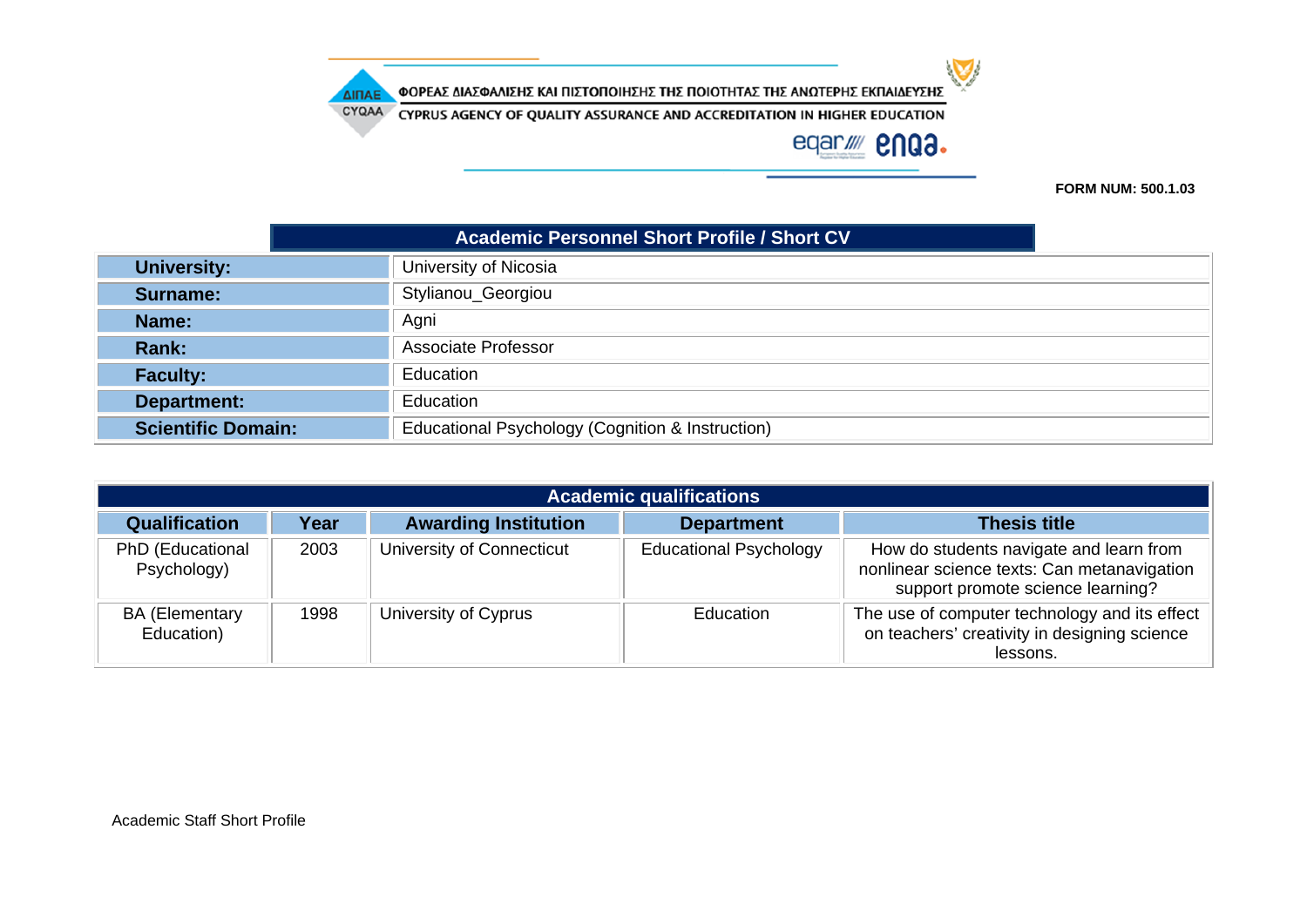

CYQAA CYPRUS AGENCY OF QUALITY ASSURANCE AND ACCREDITATION IN HIGHER EDUCATION

## eqar/ **2003.**

| <b>Employment history</b>   |         |                       |                 |                            |  |  |
|-----------------------------|---------|-----------------------|-----------------|----------------------------|--|--|
| <b>Period of employment</b> |         |                       | <b>Location</b> |                            |  |  |
| <b>From</b>                 | Τо      | <b>Employer</b>       |                 | <b>Position</b>            |  |  |
| 9/2007                      | present | University of Nicosia | Nicosia, Cyprus | Associate Professor        |  |  |
| 9/2004                      | 8/2007  | Intercollege, Cyprus  | Nicosia, Cyprus | <b>Assistant Professor</b> |  |  |
| 1/2004                      | 7/2004  | Cyprus College        | Nicosia, Cyprus | <b>Assistant Professor</b> |  |  |

|                       | Key refereed journal papers, monographs, books, conference publications etc. |                                                                                                                                 |                                                                                                     |                                                                                                              |       |              |  |
|-----------------------|------------------------------------------------------------------------------|---------------------------------------------------------------------------------------------------------------------------------|-----------------------------------------------------------------------------------------------------|--------------------------------------------------------------------------------------------------------------|-------|--------------|--|
| Ref.<br><b>Number</b> | Year                                                                         | <b>Title</b>                                                                                                                    | <b>Other authors</b>                                                                                | <b>Journal and Publisher /</b><br><b>Conference</b>                                                          | Vol.  | <b>Pages</b> |  |
|                       | 2021                                                                         | Creative Ways to Approach the<br>Theme of Cultural Diversity in<br>Wordless Picturebooks Through<br>Visual Reading and Thinking | Rodosthenous-Balafa,<br>Marina, Chadjianastasi<br>Maria                                             | Dialogue for Intercultural<br><b>Understanding: Placing</b><br>Cultural Literacy at the Heart<br>of Learning |       | 73-86        |  |
|                       | 2020                                                                         | Metacognitive Monitoring in Test-<br>taking Situations: A Cross-cultural<br><b>Comparison of College Students</b>               | Coutinho, Mariana<br>Papanastasiou, Elena<br>Alanood, Almansoori<br>Vasko, John<br>Couchman, Justin | International Journal of<br>Instruction                                                                      | 13(1) | 407-424      |  |
| $\overline{2}$        | 2019                                                                         | A case study on the production of<br>multimodal texts in Secondary<br>Education.                                                | Rodosthenous-Balafa,<br>Marina<br>Pitri, Eliza                                                      | International Journal of<br>Semiotics                                                                        | 5(1)  | 216-234      |  |

ΔΙΠΑΕ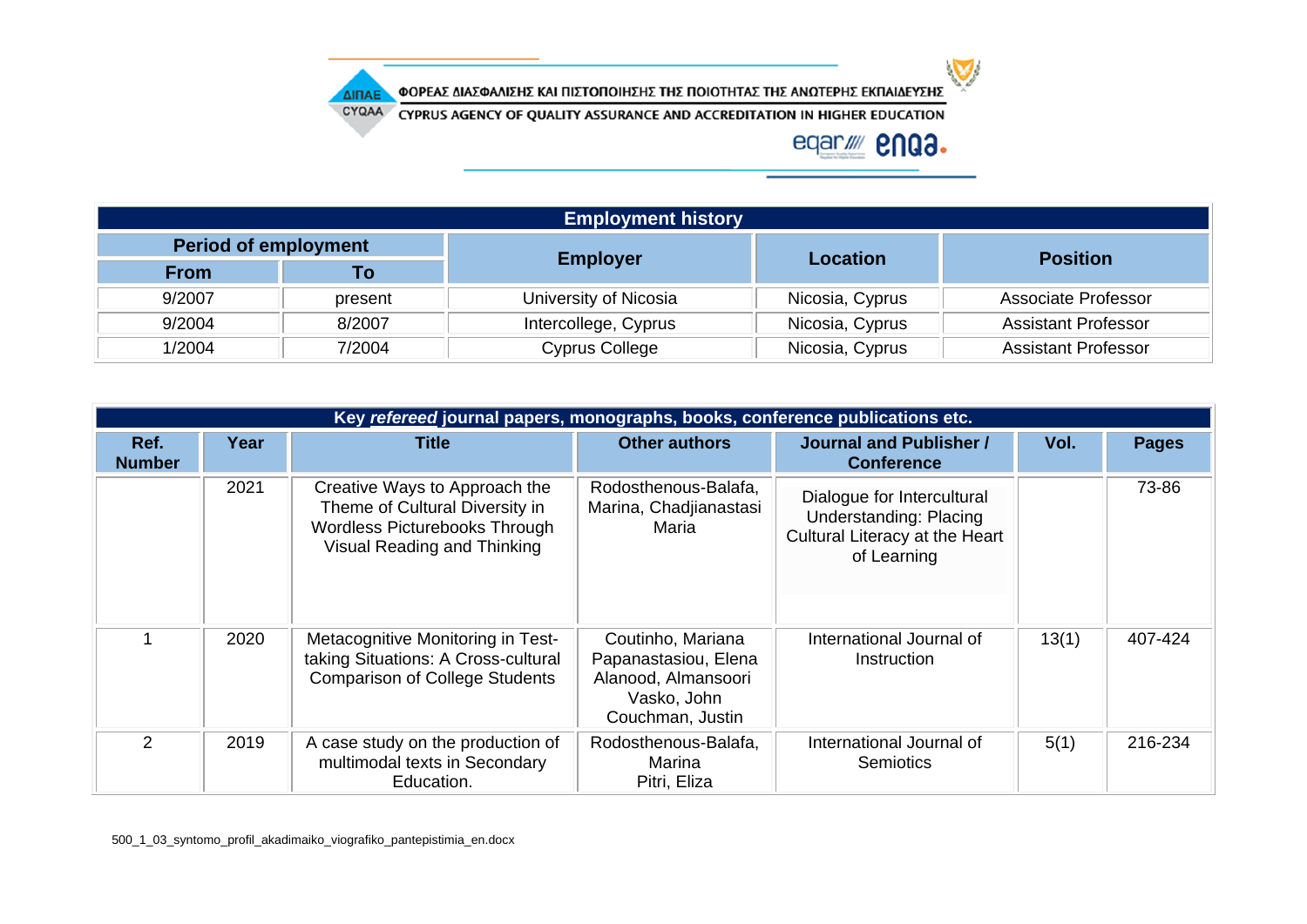

CYQAA CYPRUS AGENCY OF QUALITY ASSURANCE AND ACCREDITATION IN HIGHER EDUCATION

### eqar/ **2003.**

 $\sum$ 

| 3              | 2018 | Unicorn acts and thinking hats:<br>preservice teachers' situated<br>learning through imaginative<br>contexts                                           | Pitri, Eliza                                    | Journal of Applied<br><b>Instructional Design</b>                                                                             | 7(1)                   | 45-53     |
|----------------|------|--------------------------------------------------------------------------------------------------------------------------------------------------------|-------------------------------------------------|-------------------------------------------------------------------------------------------------------------------------------|------------------------|-----------|
| $\overline{4}$ | 2017 | Answer changing in testing<br>situations: the role of<br>metacognition in deciding which<br>answers to review                                          | Papanastasiou, Elena                            | <b>Educational Research and</b><br>Evaluation                                                                                 | $23(3-4)$              | 102-118   |
| 5              | 2017 | Play in College: Shifting<br>Perspectives and Creative<br>Problem-Based Play                                                                           | Pitri, Eliza                                    | World Academy of Science,<br>Engineering and<br>Technology, International<br>Science Index, Humanities<br>and Social Sciences | 11(3)                  | 597-603   |
| 6              | 2017 | Magical, Surprising and Humorous<br><b>Sparkles for Creative Problem</b><br>Solving                                                                    | Pitri, Eliza                                    | International Journal for<br><b>Cross-Disciplinary Subjects</b><br>in Education                                               | 8(1)                   | 2964-2972 |
| $\overline{7}$ | 2017 | A glance into social and<br>evolutionary aspects of an artifact<br>ecology for collaborative learning<br>through the lens of Distributed<br>Cognition. | Vasiliou, Christina<br>Ioannou, Andri           | International Journal of<br>Human-Computer<br>Interaction                                                                     | 33(8)                  | 642-654   |
| 8              | 2012 | Mashing-up wikis and forums: a<br>case study of collaborative<br>problem-based activity                                                                | Ioannou, Andri                                  | <b>Educational Media</b><br>International                                                                                     | 49(4)                  | 303-316   |
| 9              | 2011 | Analyzing collaborative learning<br>through hierarchical linear<br>modelling.                                                                          | Papanastasiou, Elena<br>Puntambekar,<br>Sadhana | Analyzing Interactions in<br>CSCL: Methodologies,<br>Approaches and Issues.                                                   | 978-<br>1441977<br>090 | 145-159   |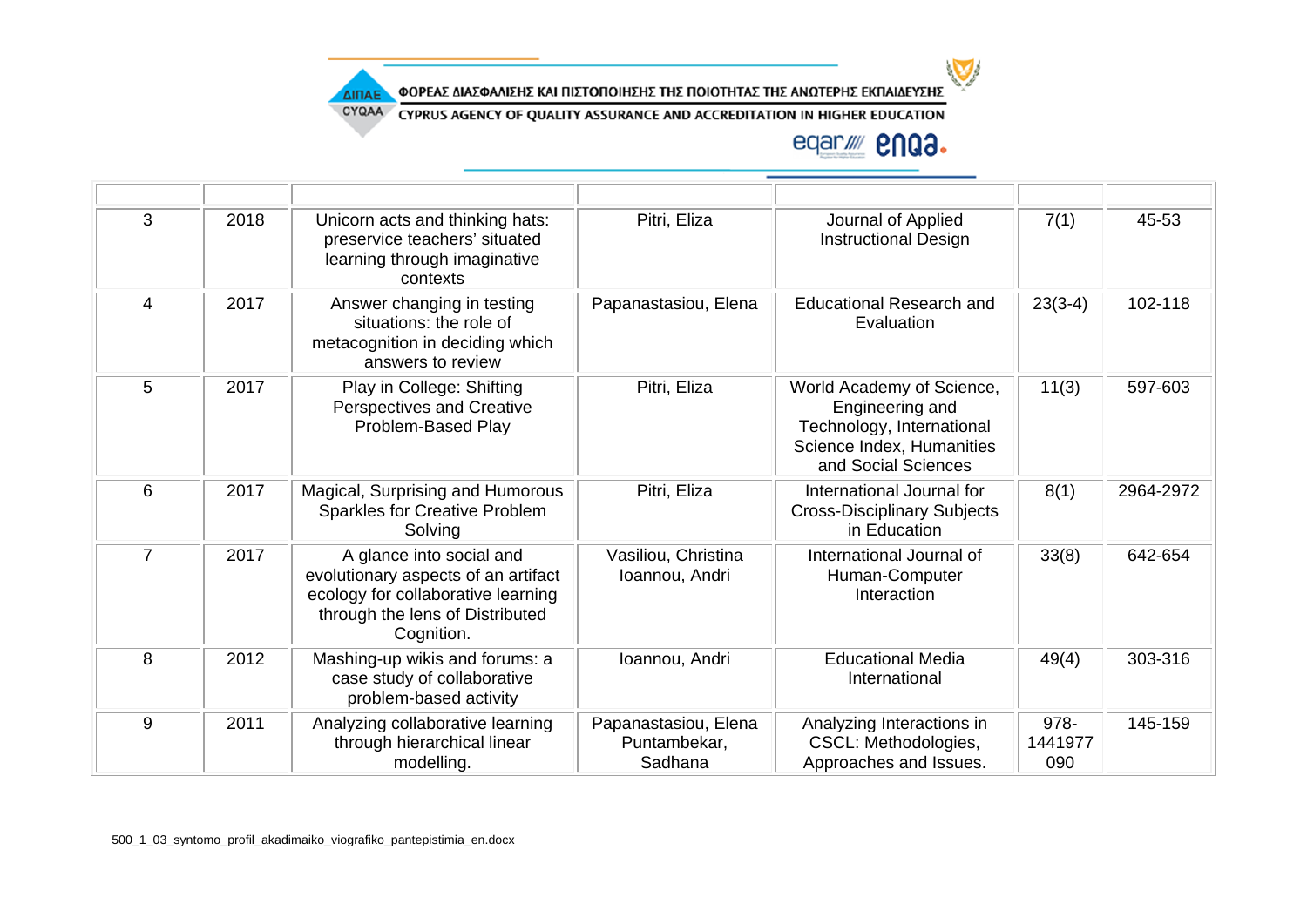

CYQAA CYPRUS AGENCY OF QUALITY ASSURANCE AND ACCREDITATION IN HIGHER EDUCATION

### eqar/ **2003.**

| 10 | 2011 | Enabling pedagogy for autonomy<br>through Information and<br><b>Communication Technology</b> |                                               | Understanding and<br><b>Exploring Pedagogy for</b><br>Autonomy in Language<br>Education-A case-based<br>approach | $978-1$ -<br>906104-<br>04-07 | Multimedia<br><b>DVD</b> |
|----|------|----------------------------------------------------------------------------------------------|-----------------------------------------------|------------------------------------------------------------------------------------------------------------------|-------------------------------|--------------------------|
| 11 | 2007 | Comparing enactments of an<br>inquiry curriculum: Lessons<br>learned from two teachers       | Puntambekar,<br>Sadhana<br>Goldstein, Jessica | The Journal of the Learning<br><b>Sciences</b>                                                                   | 16(1)                         | 81-130                   |
| 12 | 2005 | Designing navigation support in<br>hypertext systems based on<br>navigation patterns         | Puntambekar,<br>Sadhana                       | Journal of Instructional<br>Science                                                                              | 33                            | 451-481                  |

|                       | <b>Research Projects</b> |                                                                                                                  |                                         |                             |  |  |  |
|-----------------------|--------------------------|------------------------------------------------------------------------------------------------------------------|-----------------------------------------|-----------------------------|--|--|--|
| Ref.<br><b>Number</b> | <b>Date</b>              | <b>Title</b>                                                                                                     | <b>Funded by</b>                        | <b>Project Role</b>         |  |  |  |
|                       | 2018-2021                | DIALLS DIalogue and Argumentation for cultural Literacy<br>Learning in Schools                                   | Europe/ Horizon 2020                    | <b>Research Team Member</b> |  |  |  |
| $\mathcal{P}$         | 2017-2019                | <b>INTELED Innovative Training via Embodied Learning and</b><br>Multi-Sensory Techniques for Inclusive Education | Europe/ ERASMUS+                        | Researcher                  |  |  |  |
| 3                     | 2017-2019                | <b>Magic Molly</b>                                                                                               | Europe/MEDIA                            | <b>Research Team Member</b> |  |  |  |
| 4                     | 2017-2018                | <b>CSRC: Center for STEAM Education Research, Science</b><br>Communication and Innovation                        | Europe/Teaming                          | <b>Research Team Member</b> |  |  |  |
| 5                     | 2008-2010                | Supporting Collaborative Learning in Online Environments:<br>The Promise of Web 2.0                              | <b>Research Promotion</b><br>Foundation | <b>Project Coordinator</b>  |  |  |  |
| 6                     | 2004-2007                | European Pedagogy for Autonomous Learning (EuroPAL)                                                              | Europe/SOCRATES                         | <b>Research Team Member</b> |  |  |  |

ΔΙΠΑΕ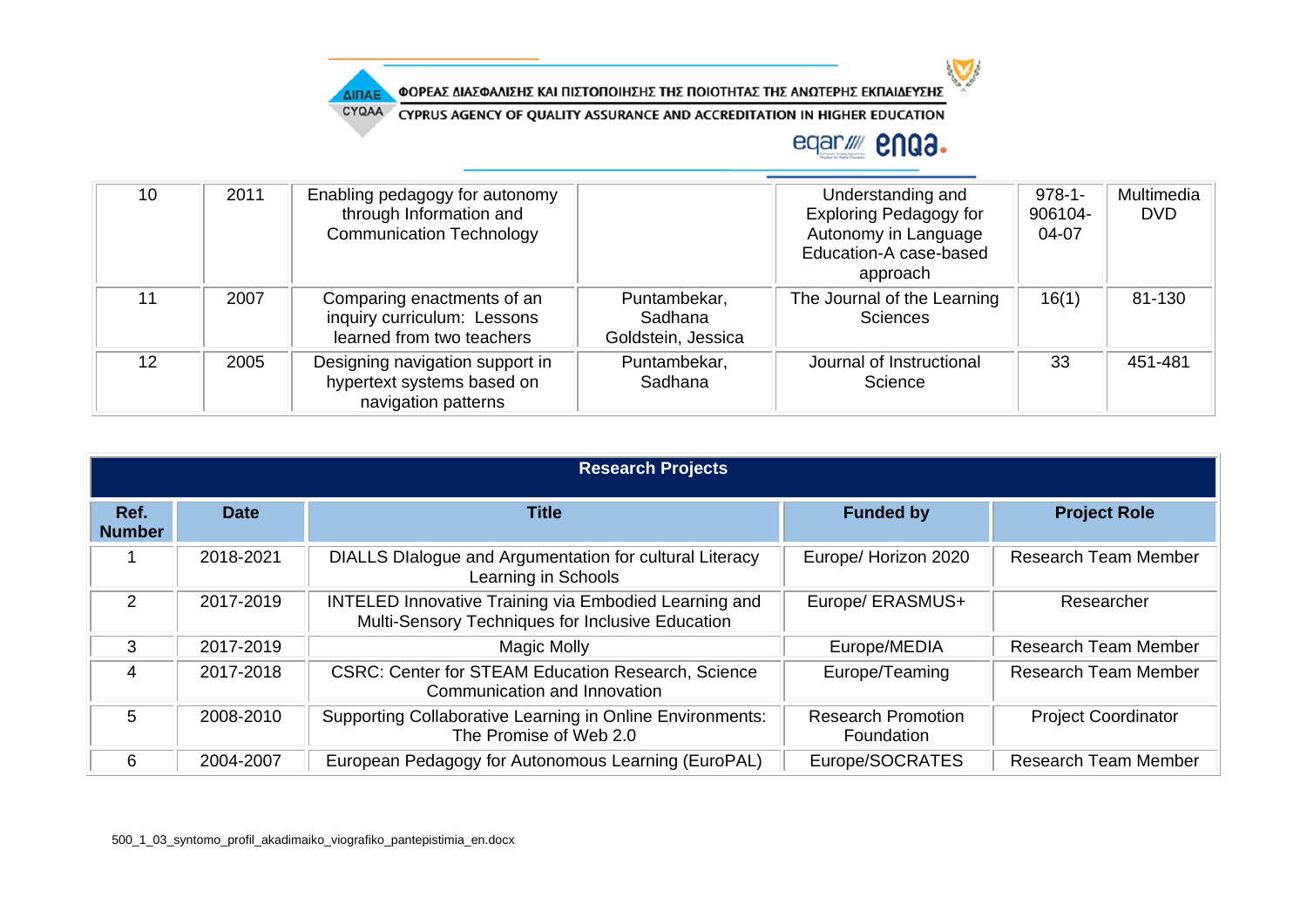$\sum$ ΦΟΡΕΑΣ ΔΙΑΣΦΑΛΙΣΗΣ ΚΑΙ ΠΙΣΤΟΠΟΙΗΣΗΣ ΤΗΣ ΠΟΙΟΤΗΤΑΣ ΤΗΣ ΑΝΩΤΕΡΗΣ ΕΚΠΑΙΔΕΥΣΗΣ ΔΙΠΑΕ CYQAA CYPRUS AGENCY OF QUALITY ASSURANCE AND ACCREDITATION IN HIGHER EDUCATION eqar/ **2003.** 

| Consulting Services and/or Participation in Councils / Boards/ Editorial Committees. |               |                     |                                               |                                                                               |  |
|--------------------------------------------------------------------------------------|---------------|---------------------|-----------------------------------------------|-------------------------------------------------------------------------------|--|
| Ref.<br><b>Number</b>                                                                | <b>Period</b> | <b>Organization</b> | <b>Title of Position or</b><br><b>Service</b> | <b>Key Activities</b>                                                         |  |
|                                                                                      | 2017-2019     | PIXEL giants        | Consultant                                    | define the educational curriculum of an upper<br>preschool animated TV series |  |

| <b>Awards / International Recognition</b> |             |                                                                                                                          |                           |  |  |
|-------------------------------------------|-------------|--------------------------------------------------------------------------------------------------------------------------|---------------------------|--|--|
| Ref.<br><b>Number</b>                     | <b>Date</b> | <b>Title</b>                                                                                                             | <b>Awarded by:</b>        |  |  |
|                                           | 2003        | Doctoral Dissertation Fellowship Award                                                                                   | University of Connecticut |  |  |
| ົ                                         | 2002        | <b>Graduate Pre Doctoral Fellowship</b>                                                                                  | University of Connecticut |  |  |
| 3                                         | 2000        | Vernon & Elizabeth Brown Family Scholarship for the best<br>graduate student in the Department of Educational Psychology | University of Connecticut |  |  |
|                                           | 1995        | Award for outstanding performance at the Teacher Education<br>Program                                                    | University of Cyprus      |  |  |